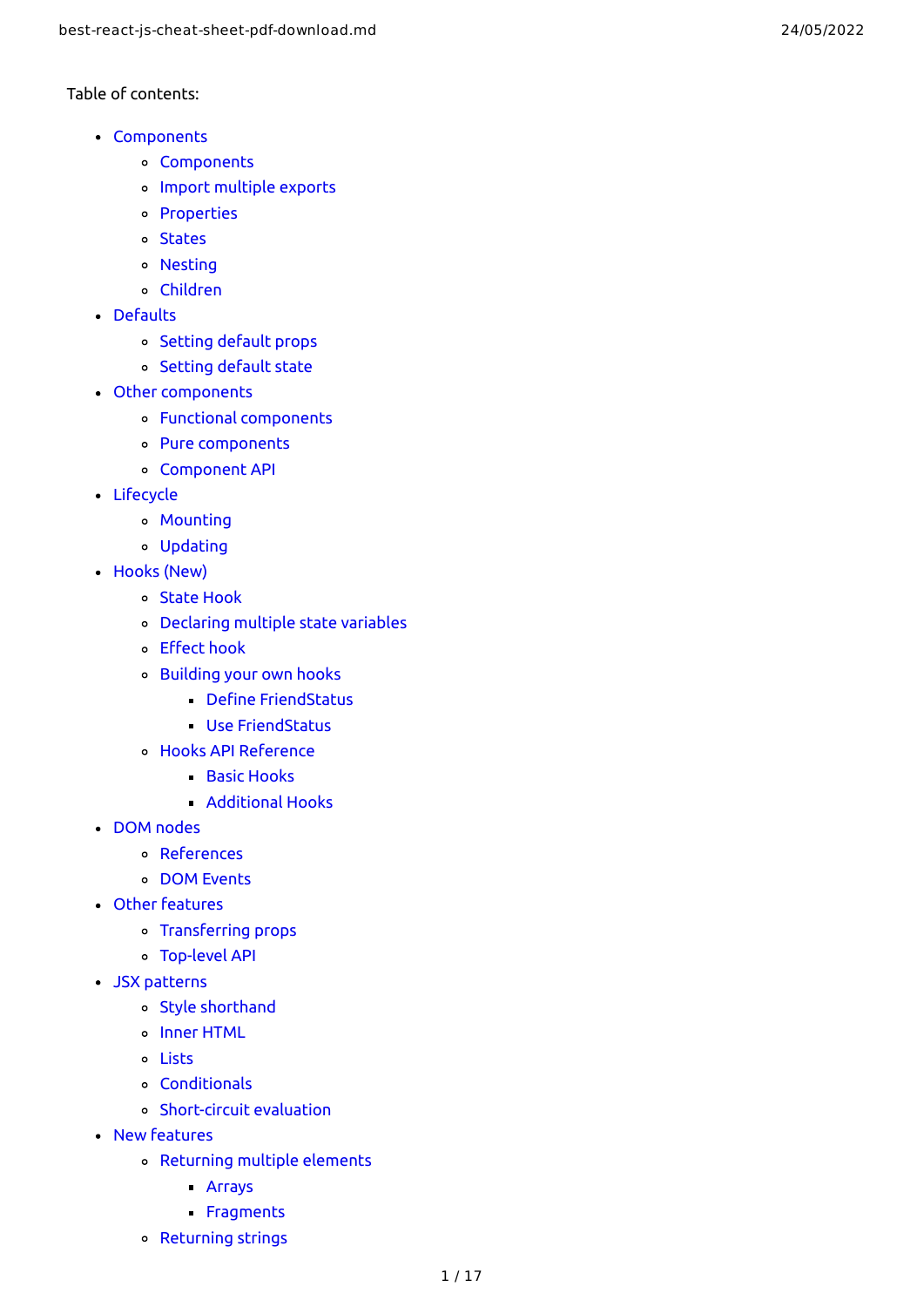- [Errors](#page-13-0)
- [Portals](#page-13-1)
- [Hydration](#page-13-2)
- Property [validation](#page-13-3)
	- [PropTypes](#page-14-0)
		- **[Basic](#page-14-1)** 
			- [Enum](#page-14-2)
			- [Array](#page-14-3)
			- [Object](#page-14-4)
			- [Elements](#page-14-5)
			- [Required](#page-15-0)
	- Basic [types](#page-15-1)
	- [Required](#page-15-2) types
	- Elements
	- [Enumerables](#page-15-3) (oneOf)
	- Arrays and [objects](#page-16-0)
	- Custom [validation](#page-16-1)
- [Download](#page-16-2) Pdf File

# <span id="page-1-0"></span>Components

#### **Components**

```
import React from 'react'
import ReactDOM from 'react-dom'
```

```
class Hello extends React.Component {
   render () {
     return <div className='message-box'>
       Hello {this.props.name}
    \langlediv> }
}
```

```
const el = document.body
ReactDOM.render(<Hello name='John' />, el)
```
Use the [React.js](http://jsfiddle.net/reactjs/69z2wepo/) jsfiddle to start hacking. (or the unofficial [jsbin](http://jsbin.com/yafixat/edit?js,output))

### <span id="page-1-1"></span>Import multiple exports

import React, {Component} from 'react' import ReactDOM from 'react-dom'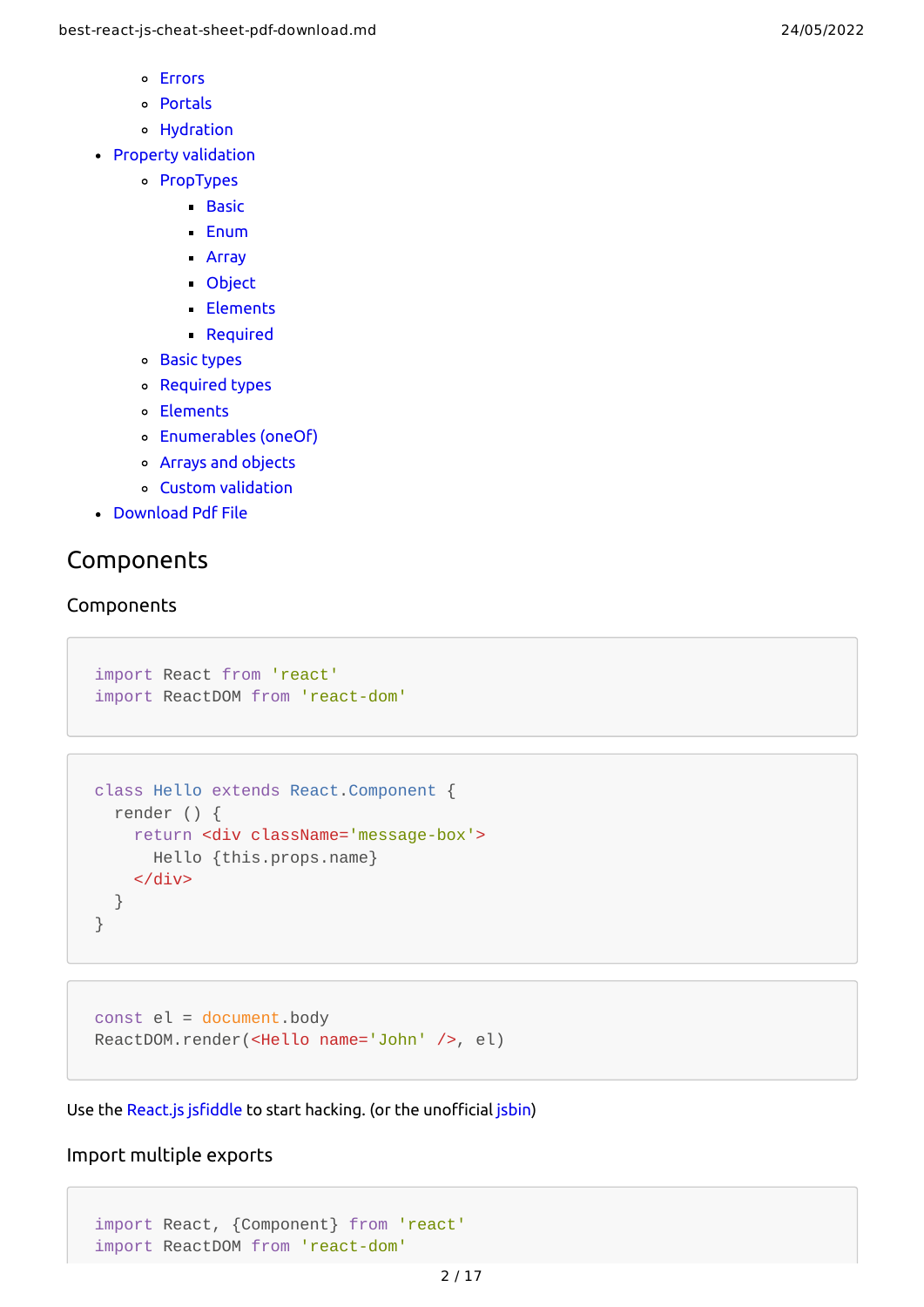```
class Hello extends Component {
   ...
}
```
<span id="page-2-0"></span>Properties

```
<Video fullscreen={true} autoplay={false} />
```

```
render () {
   this.props.fullscreen
   const { fullscreen, autoplay } = this.props
   ···
}
```
Use this.props to access properties passed to the component.

#### See: [Properties](https://reactjs.org/docs/tutorial.html#using-props)

#### <span id="page-2-1"></span>**States**

```
constructor(props) {
   super(props)
 this.state = \{ username: undefined \}}
```

```
this.setState({ username: 'rstacruz' })
```

```
render () {
   this.state.username
  const { username } = this.state
   ···
}
```
Use states (this.state) to manage dynamic data.

With [Babel](https://babeljs.io/) you can use [proposal-class-fields](https://github.com/tc39/proposal-class-fields) and get rid of constructor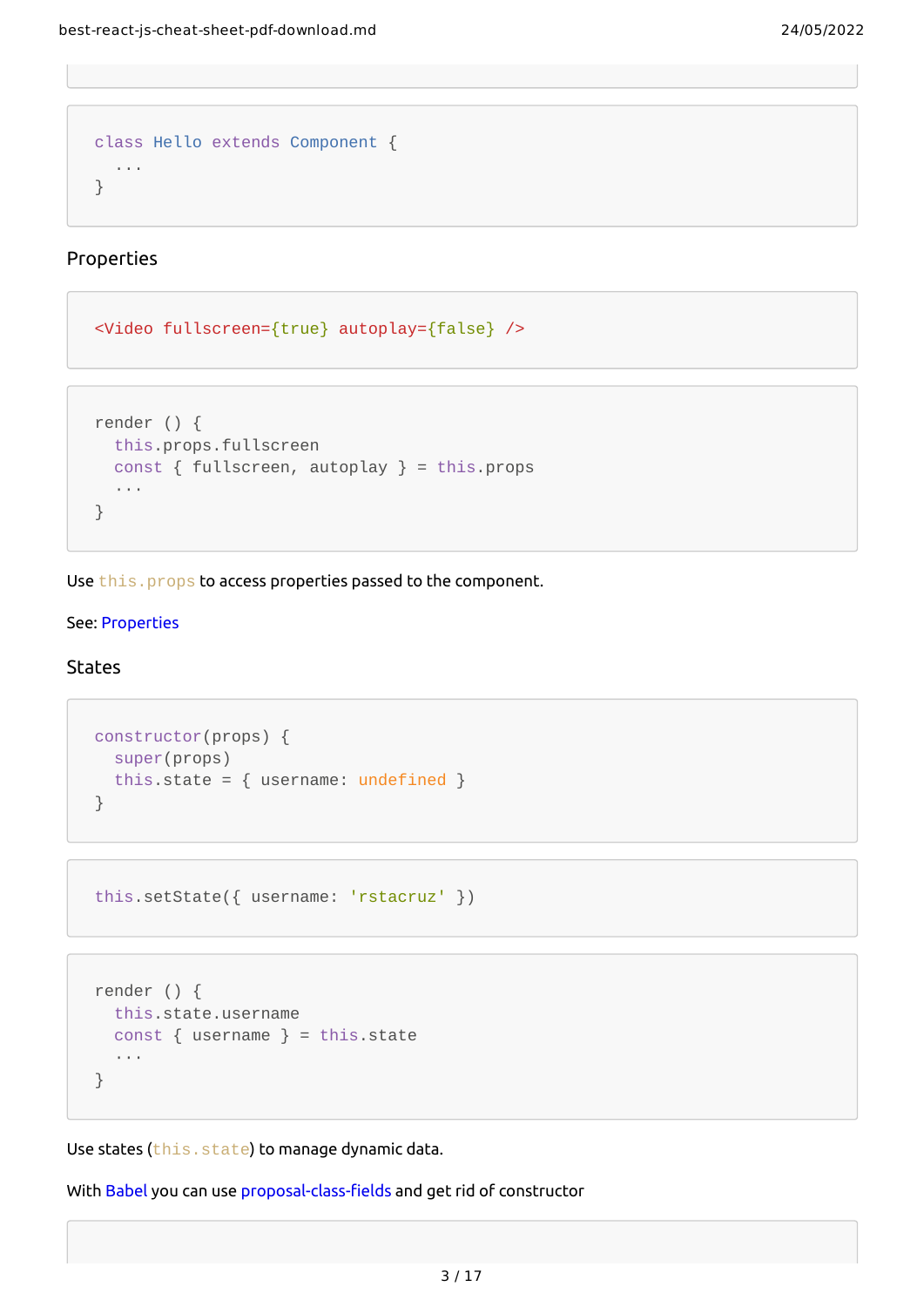```
class Hello extends Component {
  state = \{ username: undefined \};
   ...
}
```
See: [States](https://reactjs.org/docs/tutorial.html#reactive-state)

<span id="page-3-0"></span>Nesting

```
class Info extends Component {
   render () {
    const { avatar, username } = this.props
     return <div>
       <UserAvatar src={avatar} />
       <UserProfile username={username} />
     </div>
   }
}
```
As of React v16.2.0, fragments can be used to return multiple children without adding extra wrapping nodes to the DOM.

```
import React, {
   Component,
   Fragment
} from 'react'
class Info extends Component {
   render () {
    const { avatar, username } = this.props
     return (
       <Fragment>
         <UserAvatar src={avatar} />
         <UserProfile username={username} />
       </Fragment>
     )
   }
}
```
Nest components to separate concerns.

See: Composing [Components](https://reactjs.org/docs/components-and-props.html#composing-components)

#### <span id="page-3-1"></span>Children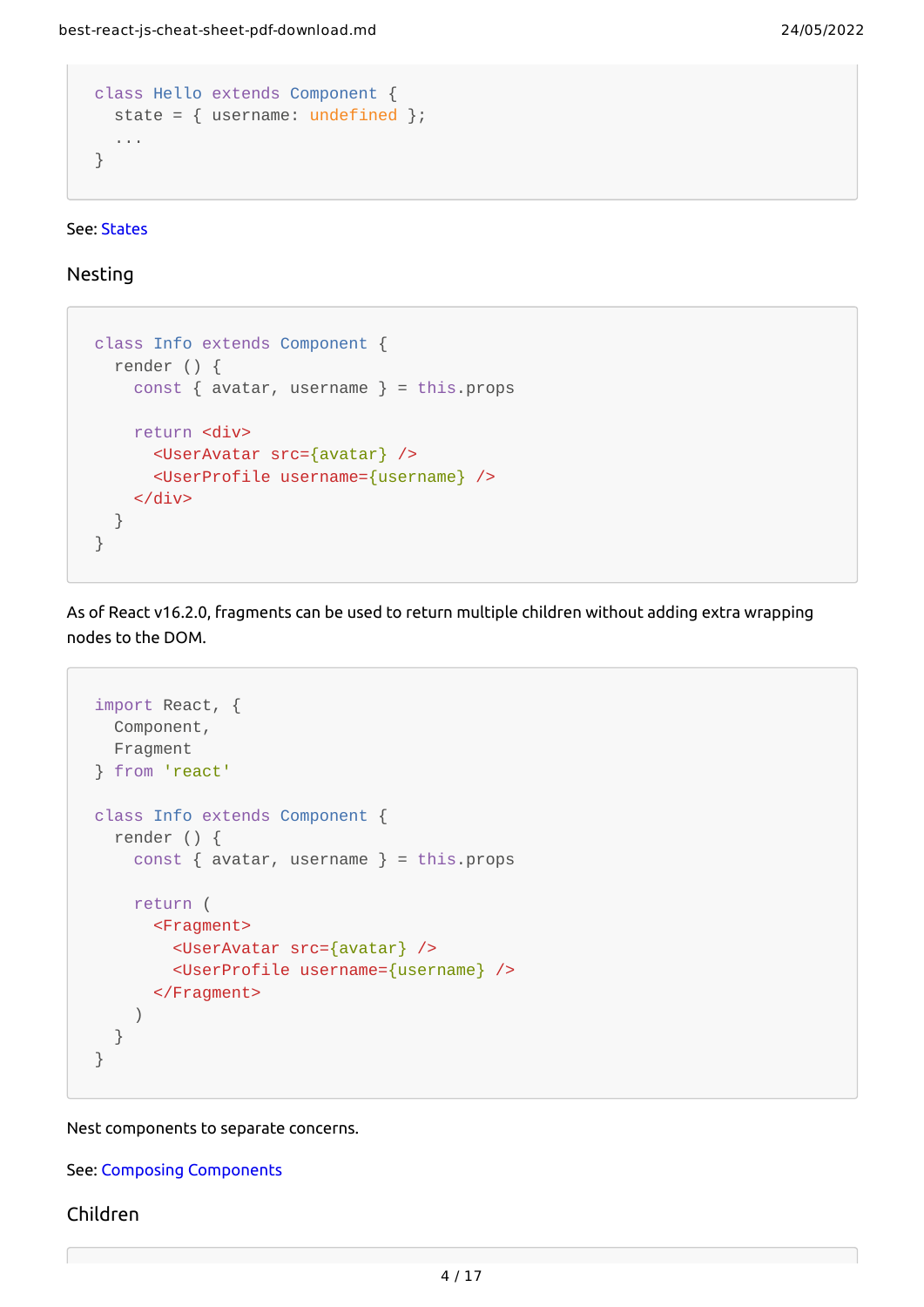```
<AlertBox>
  <h1>You have pending notifications</h1>
</AlertBox>
```

```
class AlertBox extends Component {
   render () {
     return <div className='alert-box'>
       {this.props.children}
     </div>
   }
}
```
Children are passed as the children property.

## <span id="page-4-0"></span>Defaults

## <span id="page-4-1"></span>Setting default props

```
Hello.defaultProps = {
   color: 'blue'
}
```
#### See: [defaultProps](https://reactjs.org/docs/react-component.html#defaultprops)

#### <span id="page-4-2"></span>Setting default state

```
class Hello extends Component {
  constructor (props) {
    super(props)
    this.state = \{ visible: true \} }
}
```
Set the default state in the constructor().

And without constructor using [Babel](https://babeljs.io/) with [proposal-class-fields](https://github.com/tc39/proposal-class-fields).

```
class Hello extends Component {
  state = \{ visible: true \}}
```
See: Setting the [default](https://reactjs.org/docs/react-without-es6.html#setting-the-initial-state) state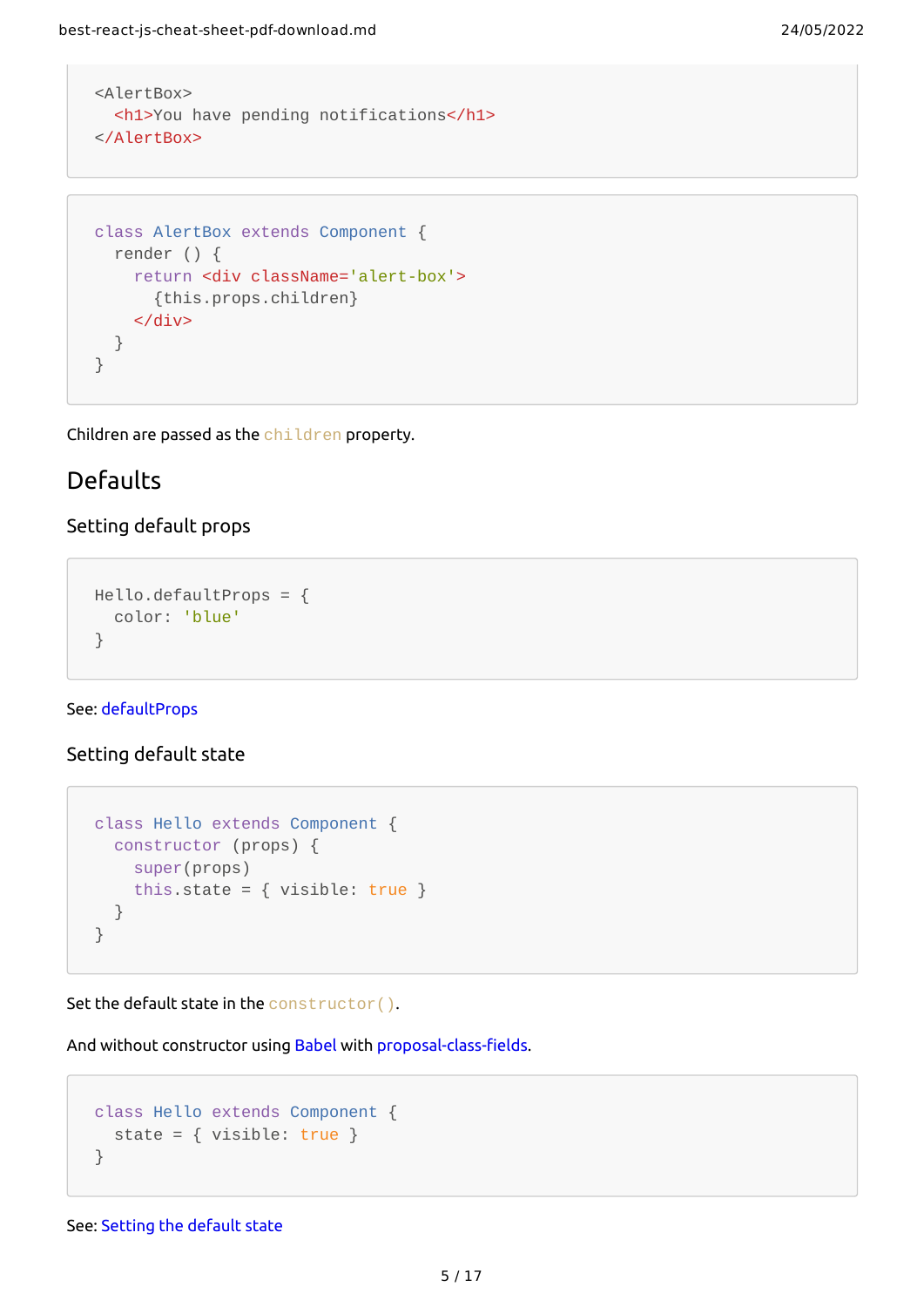## <span id="page-5-0"></span>Other components

### <span id="page-5-1"></span>Functional components

```
function MyComponent ({ name }) {
   return <div className='message-box'>
     Hello {name}
   </div>
}
```
Functional components have no state. Also, their props are passed as the first parameter to a function.

See: Function and Class [Components](https://reactjs.org/docs/components-and-props.html#functional-and-class-components)

<span id="page-5-2"></span>Pure components

```
import React, {PureComponent} from 'react'
class MessageBox extends PureComponent {
   ···
}
```
Performance-optimized version of React. Component. Doesn't rerender if props/state hasn't changed.

See: Pure [components](https://reactjs.org/docs/react-api.html#react.purecomponent)

#### <span id="page-5-3"></span>Component API

```
this.forceUpdate()
```

```
this.setState({ ... })
this.setState(state => {\ldots })
```

```
this.state
this.props
```
These methods and properties are available for Component instances.

See: [Component](http://facebook.github.io/react/docs/component-api.html) API

<span id="page-5-4"></span>Lifecycle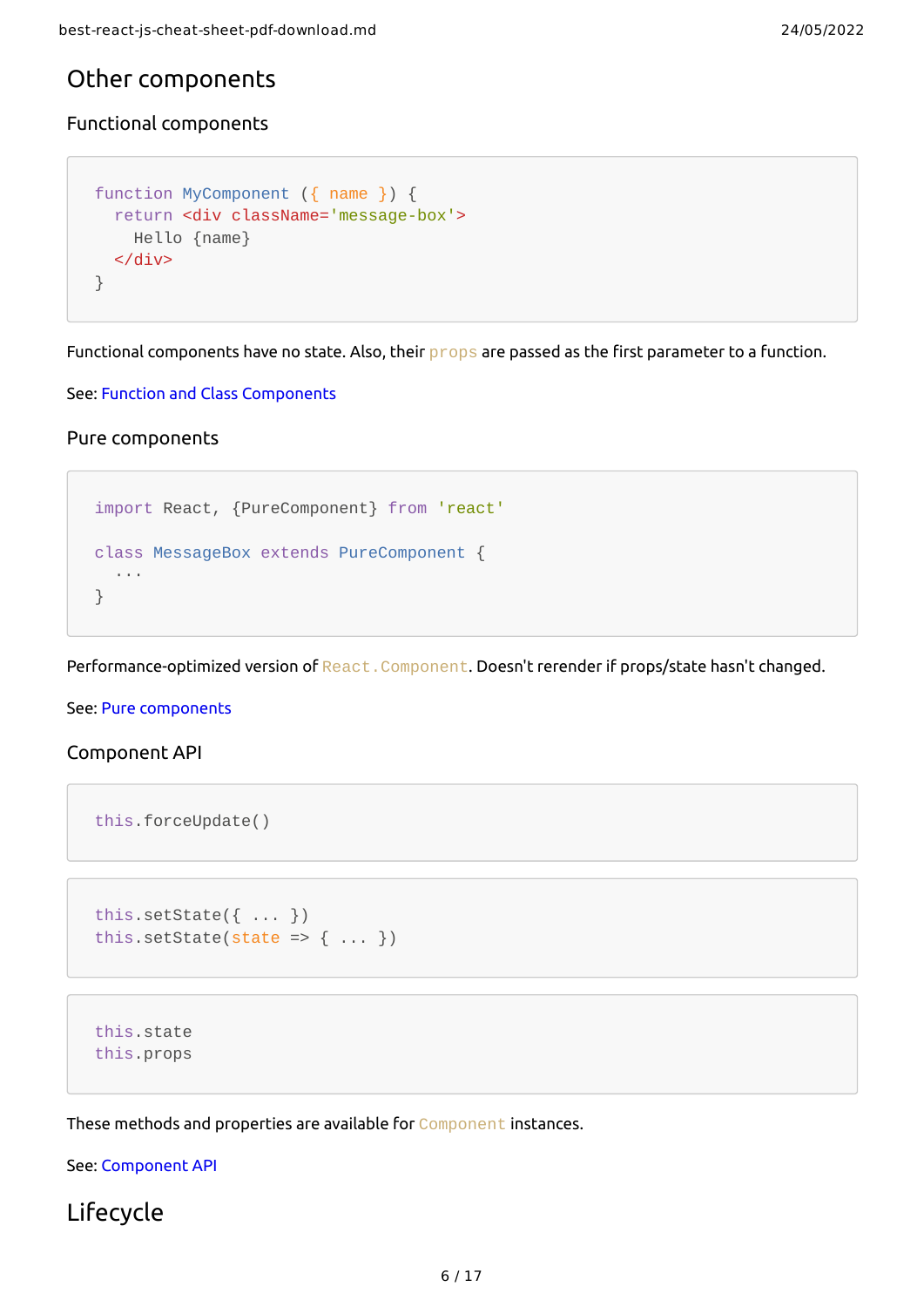## <span id="page-6-0"></span>Mounting

| Method                 | <b>Description</b>                |
|------------------------|-----------------------------------|
| constructor (props)    | Before rendering #                |
| componentWillMount()   | Don't use this #                  |
| render()               | Render#                           |
| componentDidMount()    | After rendering (DOM available) # |
|                        |                                   |
| componentWillUnmount() | Before DOM removal #              |
|                        |                                   |
| componentDidCatch()    | Catch errors $(16+)$ #            |

Set initial the state on constructor(). Add DOM event handlers, timers (etc) on componentDidMount(), then remove them on componentWillUnmount().

## <span id="page-6-1"></span>Updating

| Method                                                 | <b>Description</b>                                    |
|--------------------------------------------------------|-------------------------------------------------------|
| componentDidUpdate (prevProps, prevState,<br>snapshot) | Use setState() here, but remember to compare<br>props |
| shouldComponentUpdate (newProps, newState)             | Skips render () if returns false                      |
| render()                                               | Render                                                |
| componentDidUpdate (prevProps, prevState)              | Operate on the DOM here                               |

Called when parents change properties and . set State(). These are not called for initial renders.

See: [Component](http://facebook.github.io/react/docs/component-specs.html#updating-componentwillreceiveprops) specs

# <span id="page-6-2"></span>Hooks (New)

#### <span id="page-6-3"></span>State Hook

```
import React, { useState } from 'react';
function Example() {
   // Declare a new state variable, which we'll call "count"
  const [count, setCount] = useState(0);
   return (
     <div>
       <p>You clicked {count} times</p>
      \left\{\n \begin{array}{l}\n -\n \end{array}\n \right\} > setCount(count + 1) }
```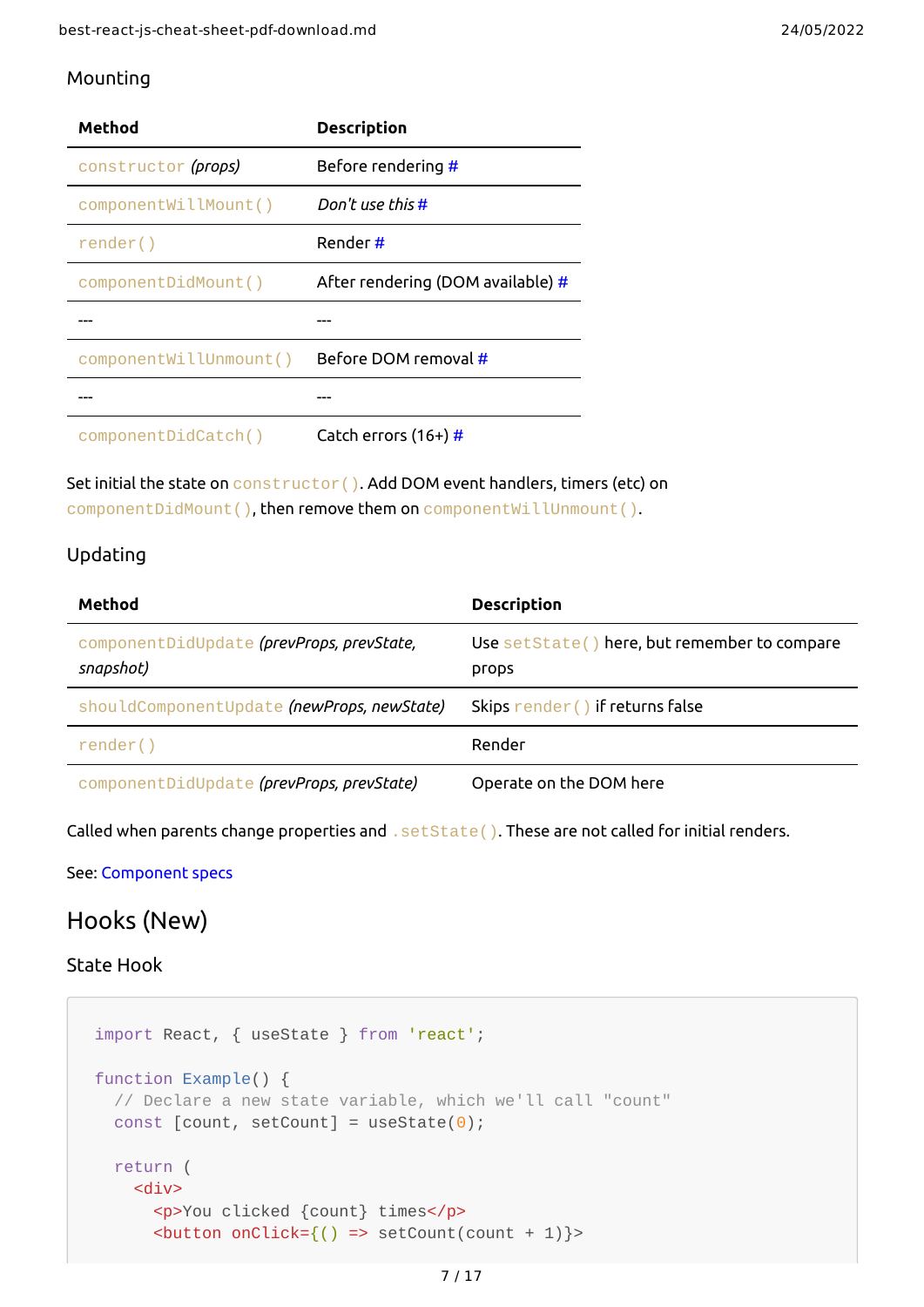```
 Click me
        </button>
     </div>
   );
}
```
Hooks are a new addition in React 16.8.

#### See: Hooks at a [Glance](https://reactjs.org/docs/hooks-overview.html)

<span id="page-7-0"></span>Declaring multiple state variables

```
function ExampleWithManyStates() {
  // Declare multiple state variables!
 const [age, setAge] = useState(42);
 const [fruit, setFruit] = useState('banana');
 const [todos, setTools] = useState([ \{ text: 'Learn Books' \}]);
  // ...
}
```
## <span id="page-7-1"></span>Effect hook

```
import React, { useState, useEffect } from 'react';
function Example() {
  const [count, setCount] = useState(0); // Similar to componentDidMount and componentDidUpdate:
  useEffect(() => \{ // Update the document title using the browser API
     document.title = `You clicked ${count} times`;
   }, [count]);
   return (
     <div>
       <p>You clicked {count} times</p>
      \left\{\n \begin{pmatrix}\n 1 & 2 \\
 2 & 3\n \end{pmatrix}\n \right\} => setCount(count + 1) }
          Click me
       </button>
    </div> );
}
```
If you're familiar with React class lifecycle methods, you can think of useEffect Hook as componentDidMount, componentDidUpdate, and componentWillUnmount combined.

By default, React runs the effects after every render — including the first render.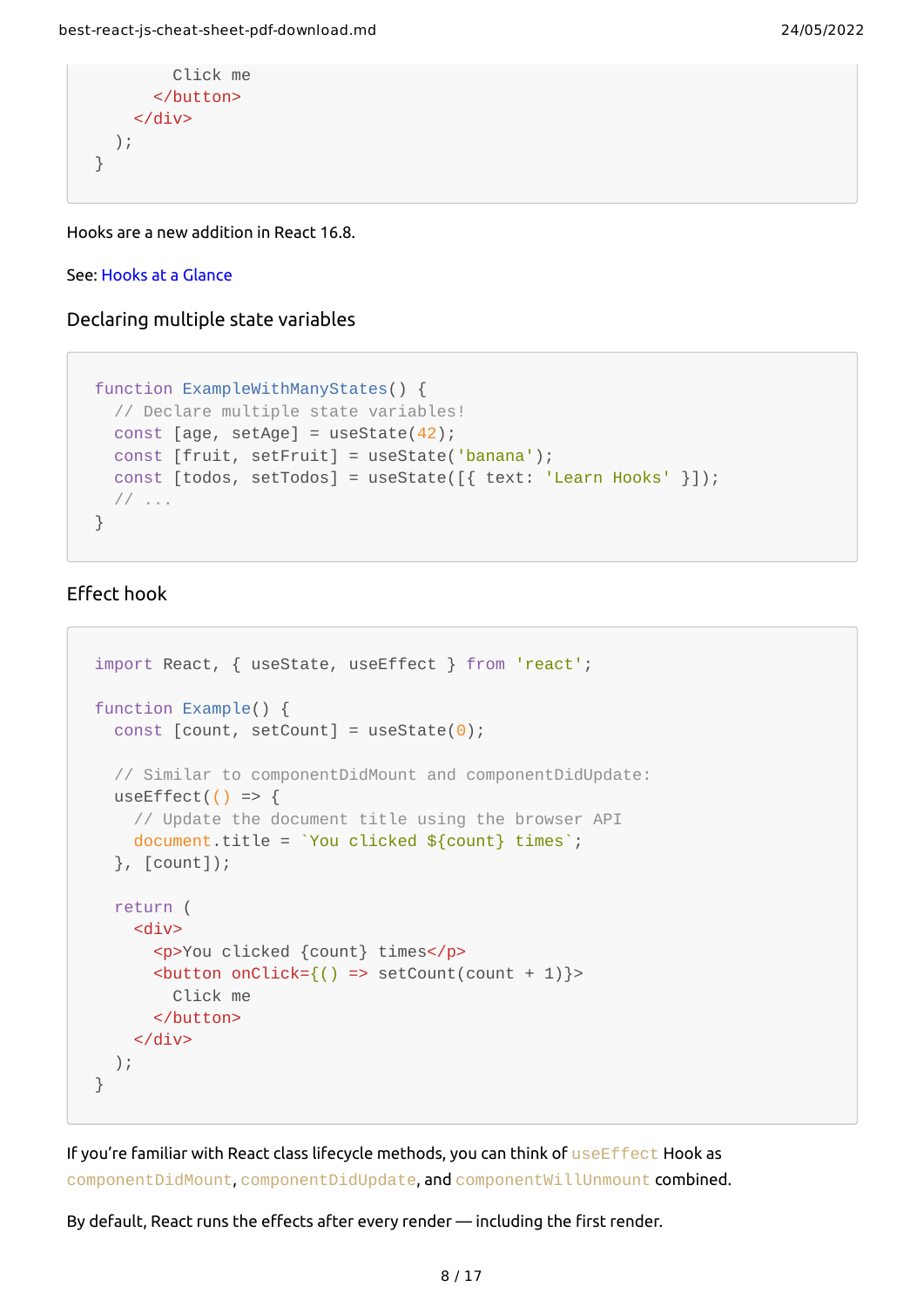<span id="page-8-0"></span>Building your own hooks

#### <span id="page-8-1"></span>**Define FriendStatus**

```
import React, { useState, useEffect } from 'react';
function FriendStatus(props) {
   const [isOnline, setIsOnline] = useState(null);
  useEffect(() => {
     function handleStatusChange(status) {
       setIsOnline(status.isOnline);
     }
     ChatAPI.subscribeToFriendStatus(props.friend.id, handleStatusChange);
    return () \Rightarrow {
       ChatAPI.unsubscribeFromFriendStatus(props.friend.id,
handleStatusChange);
     };
   }, [props.friend.id]);
  if (isOnline === null) {
    return 'Loading...';
   }
   return isOnline ? 'Online' : 'Offline';
}
```
Effects may also optionally specify how to "clean up" after them by returning a function.

#### <span id="page-8-2"></span>**Use FriendStatus**

```
function FriendStatus(props) {
  const isOnline = useFriendStatus(props.friend.id);
 if (isOnline == null) {
    return 'Loading...';
  }
  return isOnline ? 'Online' : 'Offline';
}
```
#### See: [Building](https://reactjs.org/docs/hooks-custom.html) Your Own Hooks

#### <span id="page-8-3"></span>Hooks API Reference

Also see: [Hooks](https://reactjs.org/docs/hooks-faq.html) FAQ

#### <span id="page-8-4"></span>**Basic Hooks**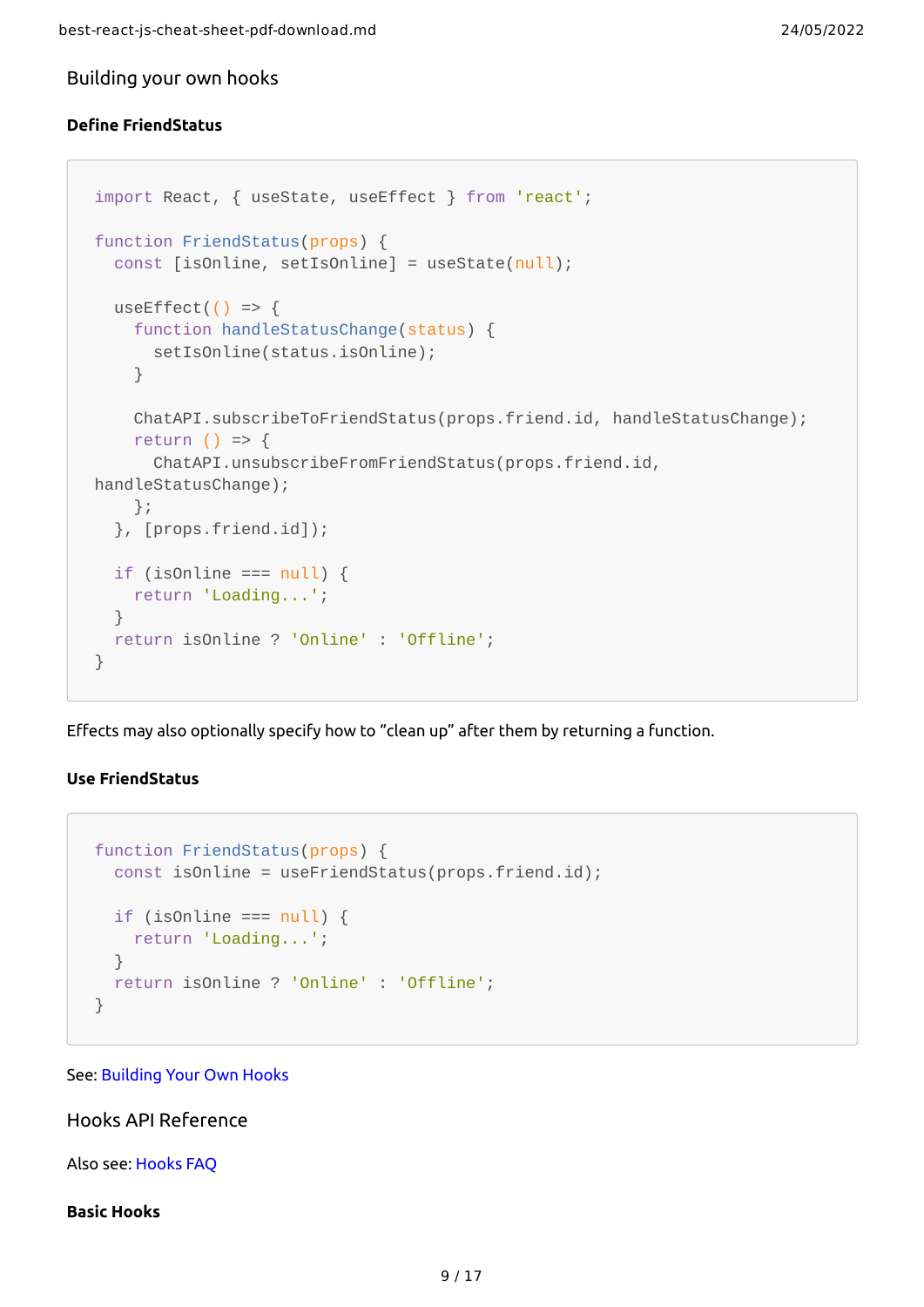| f-download.md                           | 24/05/2022 |
|-----------------------------------------|------------|
| <b>Description</b>                      |            |
|                                         |            |
| value returned from React.createContext |            |
|                                         |            |
|                                         |            |
| <b>Description</b>                      |            |

useEffect*(() => { ... })*

useState*(initialState)*

useContext*(MyContext)* 

Full details: Basic [Hooks](https://reactjs.org/docs/hooks-reference.html#basic-hooks)

### <span id="page-9-0"></span>**Additional Hooks**

**Hook** 

| <b>Hook</b>                                          | <b>Description</b>                                                            |
|------------------------------------------------------|-------------------------------------------------------------------------------|
| useReducer (reducer, initialArg,<br>init)            |                                                                               |
| useCallback $($ $)$ => $\{  \}$                      |                                                                               |
| useMemo $( ) \Rightarrow$ { })                       |                                                                               |
| useRef(initialValue)                                 |                                                                               |
| useImperativeHandle(ref, $() \Rightarrow$<br>$\{ \}$ |                                                                               |
| useLayoutEffect                                      | identical to useEffect, but it fires synchronously after all DOM<br>mutations |
| useDebugValue(value)                                 | display a label for custom hooks in React DevTools                            |

Full details: [Additional](https://reactjs.org/docs/hooks-reference.html#additional-hooks) Hooks

# <span id="page-9-1"></span>DOM nodes

## <span id="page-9-2"></span>References

```
class MyComponent extends Component {
   render () {
     return <div>
      \langleinput ref={el => this.input = el} />
     </div>
   }
   componentDidMount () {
     this.input.focus()
   }
}
```
Allows access to DOM nodes.

See: Refs and the [DOM](https://reactjs.org/docs/refs-and-the-dom.html)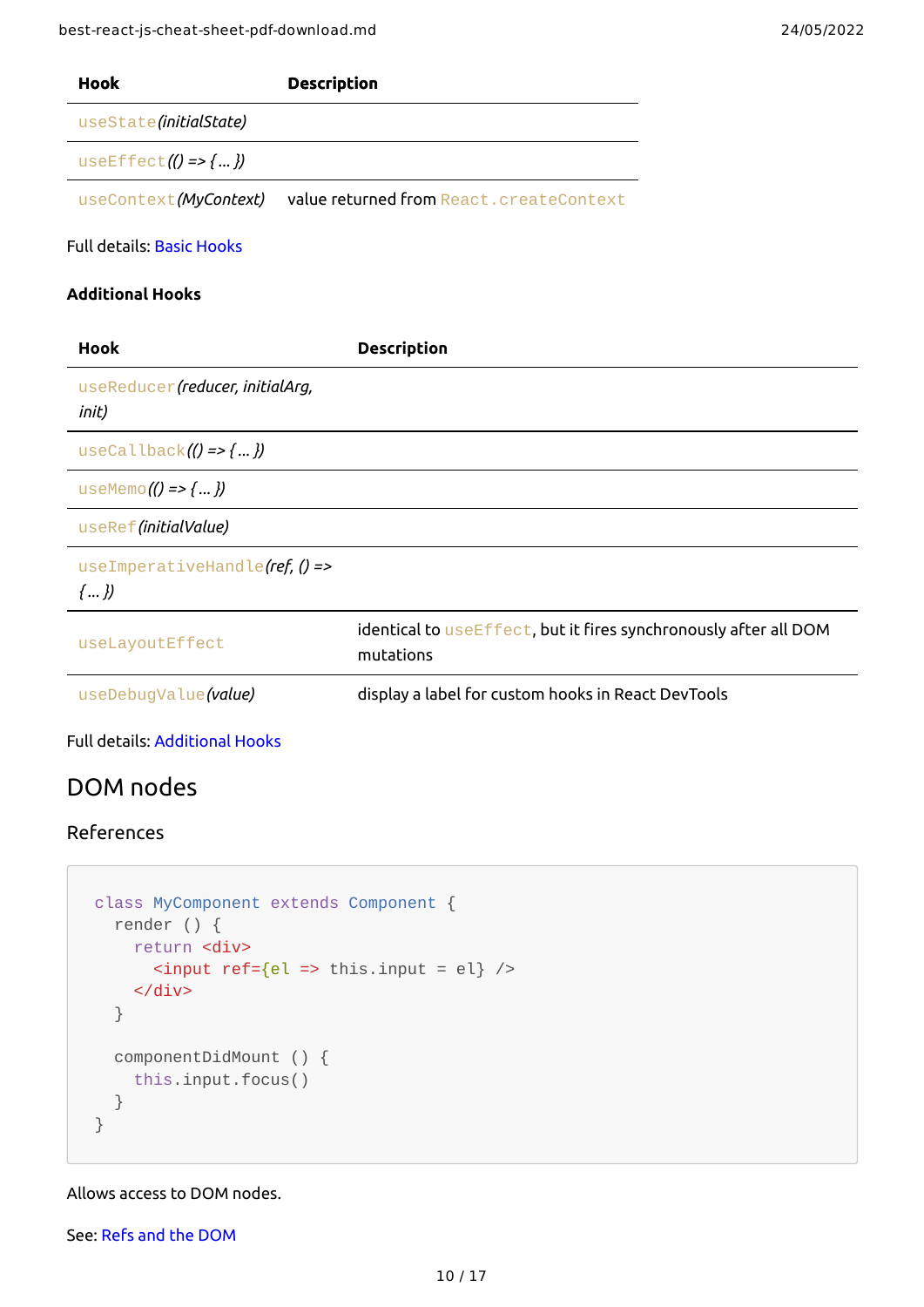## <span id="page-10-0"></span>DOM Events

```
class MyComponent extends Component {
   render () {
     <input type="text"
         value={this.state.value}
         onChange={event => this.onChange(event)} />
   }
   onChange (event) {
     this.setState({ value: event.target.value })
   }
}
```
Pass functions to attributes like onChange.

#### See: [Events](https://reactjs.org/docs/events.html)

## <span id="page-10-1"></span>Other features

### <span id="page-10-2"></span>Transferring props

<VideoPlayer src="video.mp4" />

```
class VideoPlayer extends Component {
   render () {
     return <VideoEmbed {...this.props} />
   }
}
```
Propagates src="..." down to the sub-component.

#### See [Transferring](http://facebook.github.io/react/docs/transferring-props.html) props

## <span id="page-10-3"></span>Top-level API

```
React.createClass({ ... })
React.isValidElement(c)
```

```
ReactDOM.render(<Component />, domnode, [callback])
ReactDOM.unmountComponentAtNode(domnode)
```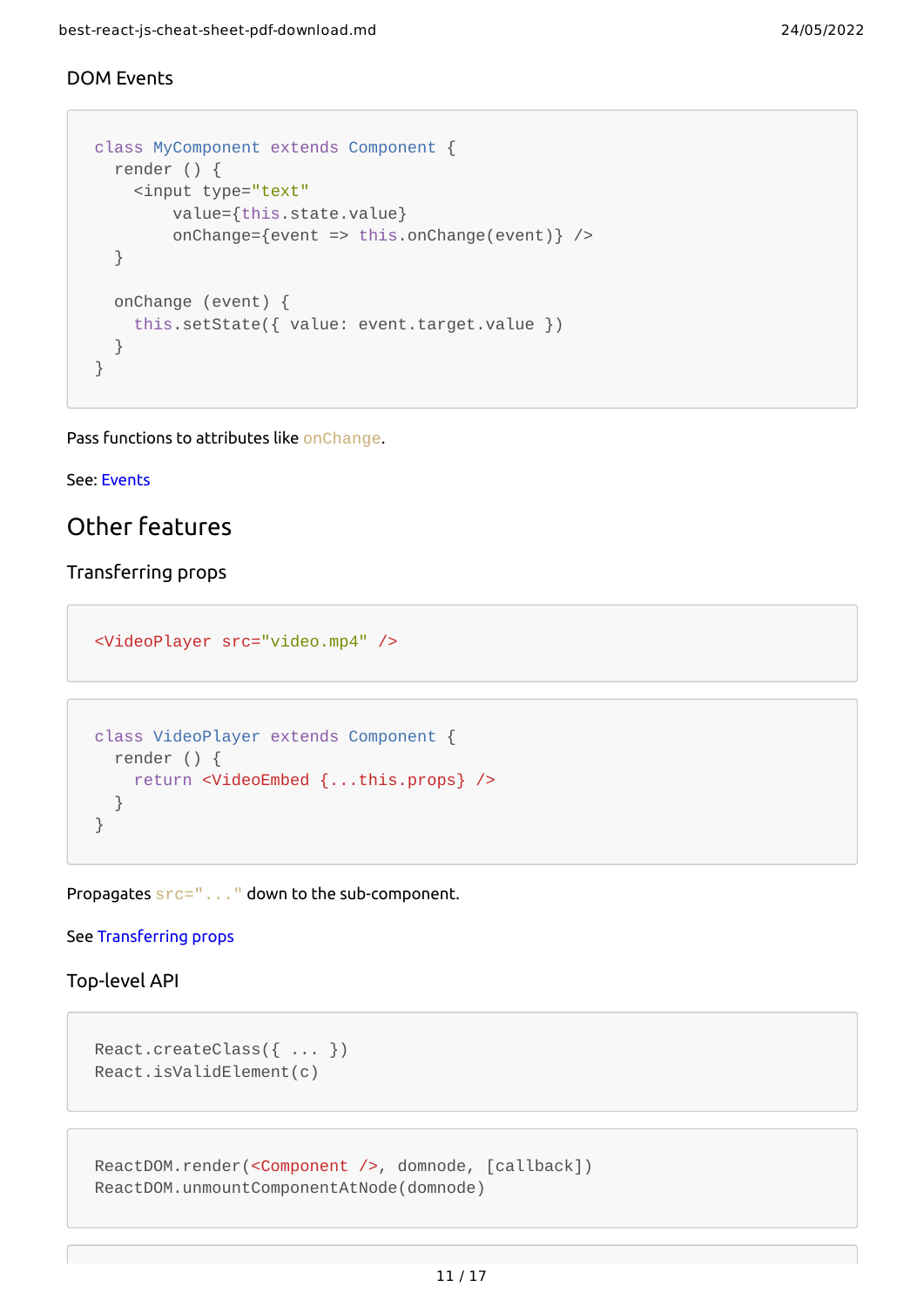```
ReactDOMServer.renderToString(<Component />)
ReactDOMServer.renderToStaticMarkup(<Component />)
```
There are more, but these are most common.

See: React [top-level](https://reactjs.org/docs/react-api.html) API

## <span id="page-11-0"></span>JSX patterns

#### <span id="page-11-1"></span>Style shorthand

```
const style = \{ height: 10 \}return <div style={style}></div>
```
return <div style={{ margin: 0, padding: 0 }}></div>

#### See: Inline [styles](https://reactjs.org/tips/inline-styles.html)

#### <span id="page-11-2"></span>Inner HTML

```
function markdownify() { return "<p>...</p>"; }
<div dangerouslySetInnerHTML={{__html: markdownify()}} />
```
#### See: [Dangerously](https://reactjs.org/tips/dangerously-set-inner-html.html) set innerHTML

### <span id="page-11-3"></span>**Lists**

```
class TodoList extends Component {
   render () {
    const { items } = this.props
     return <ul>
       {items.map(item =>
         <TodoItem item={item} key={item.key} />)}
    \langleul>
   }
}
```
#### Always supply a key property.

#### <span id="page-11-4"></span>Conditionals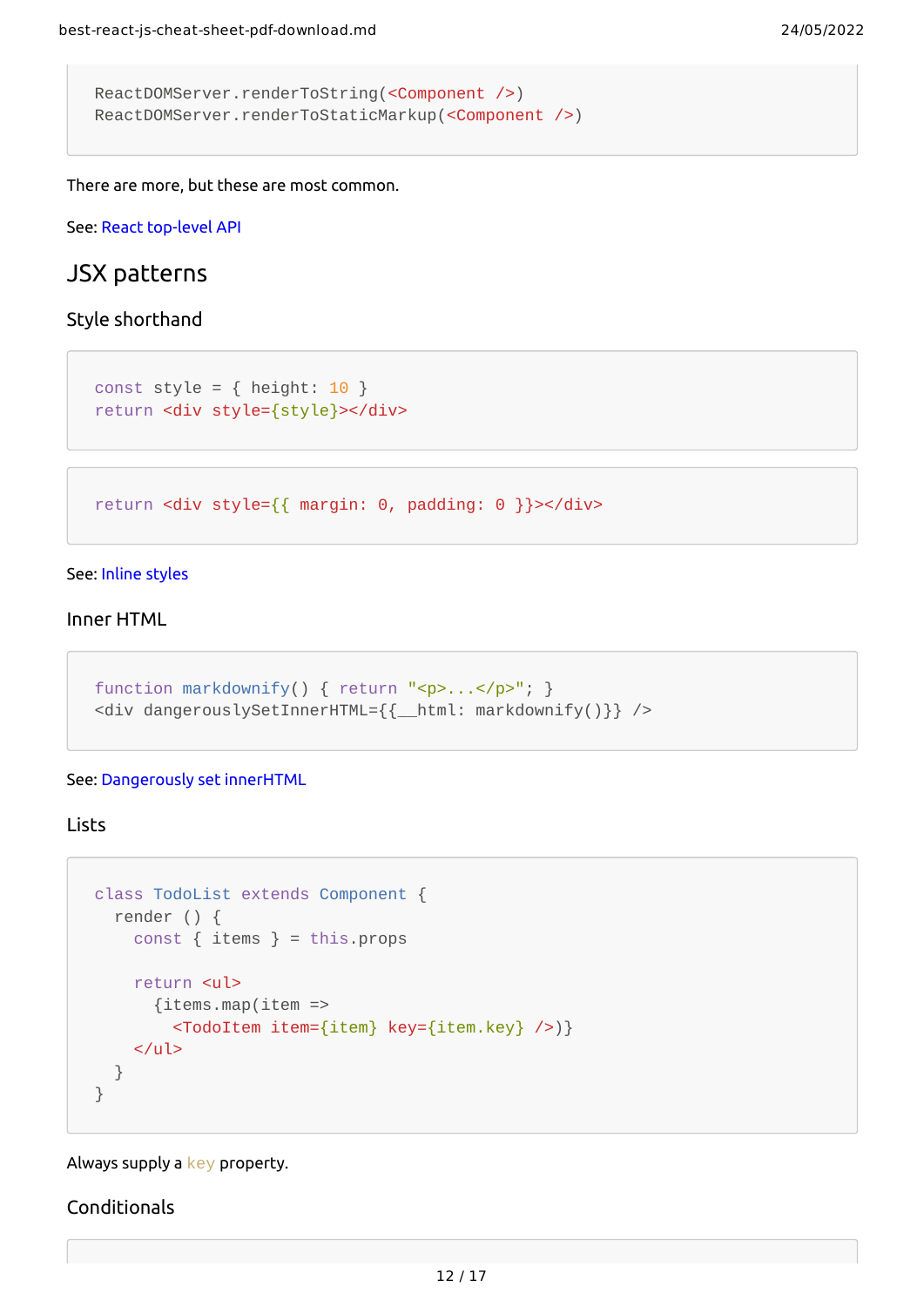```
<Fragment>
  {showMyComponent
     ? <MyComponent />
     : <OtherComponent />}
</Fragment>
```
## <span id="page-12-0"></span>Short-circuit evaluation

```
<Fragment>
   {showPopup && <Popup />}
   ...
</Fragment>
```
# <span id="page-12-1"></span>New features

### <span id="page-12-2"></span>Returning multiple elements

You can return multiple elements as arrays or fragments.

#### <span id="page-12-3"></span>**Arrays**

```
render () {
  // Don't forget the keys!
  return [
     <li key="A">First item</li>,
     <li key="B">Second item</li>
  ]
}
```
#### <span id="page-12-4"></span>**Fragments**

```
render () {
   // Fragments don't require keys!
   return (
     <Fragment>
       <li>First item</li>
       <li>Second item</li>
     </Fragment>
   )
}
```
#### See: [Fragments](https://reactjs.org/blog/2017/09/26/react-v16.0.html#new-render-return-types-fragments-and-strings) and strings

<span id="page-12-5"></span>Returning strings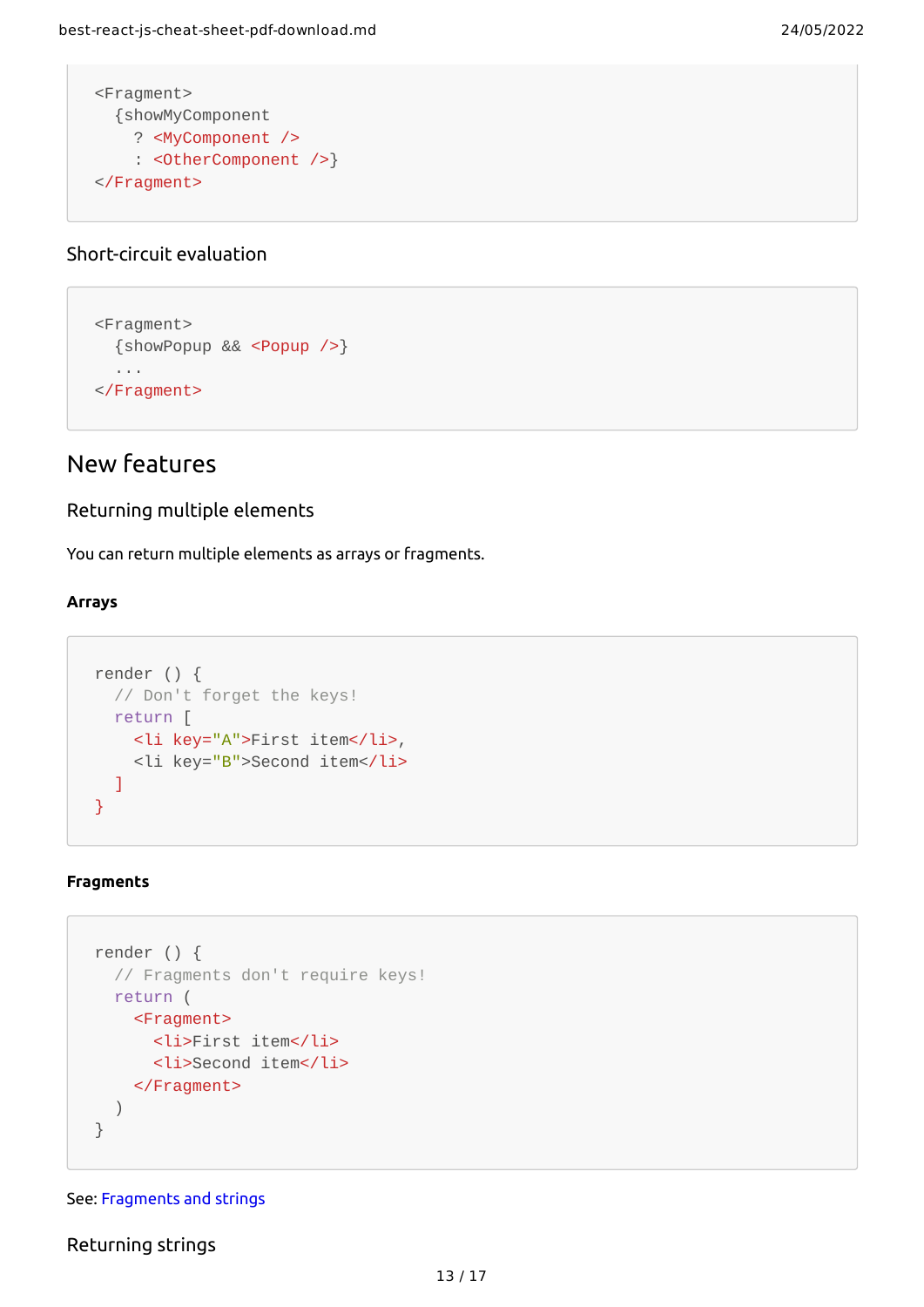```
render() {
  return 'Look ma, no spans!';
}
```
You can return just a string.

See: [Fragments](https://reactjs.org/blog/2017/09/26/react-v16.0.html#new-render-return-types-fragments-and-strings) and strings

<span id="page-13-0"></span>Errors

```
class MyComponent extends Component {
  ···
   componentDidCatch (error, info) {
     this.setState({ error })
   }
}
```
Catch errors via componentDidCatch. (React 16+)

See: Error [handling](https://reactjs.org/blog/2017/07/26/error-handling-in-react-16.html) in React 16

### <span id="page-13-1"></span>Portals

```
render () {
  return React.createPortal(
     this.props.children,
     document.getElementById('menu')
   )
}
```
This renders this.props.children into any location in the DOM.

See: [Portals](https://reactjs.org/docs/portals.html)

#### <span id="page-13-2"></span>Hydration

```
const el = document.getElementById('app')
ReactDOM.hydrate(<App />, el)
```
Use ReactDOM. hydrate instead of using ReactDOM. render if you're rendering over the output of [ReactDOMServer.](https://reactjs.org/docs/react-dom-server.html)

See: [Hydrate](https://reactjs.org/docs/react-dom.html#hydrate)

# <span id="page-13-3"></span>Property validation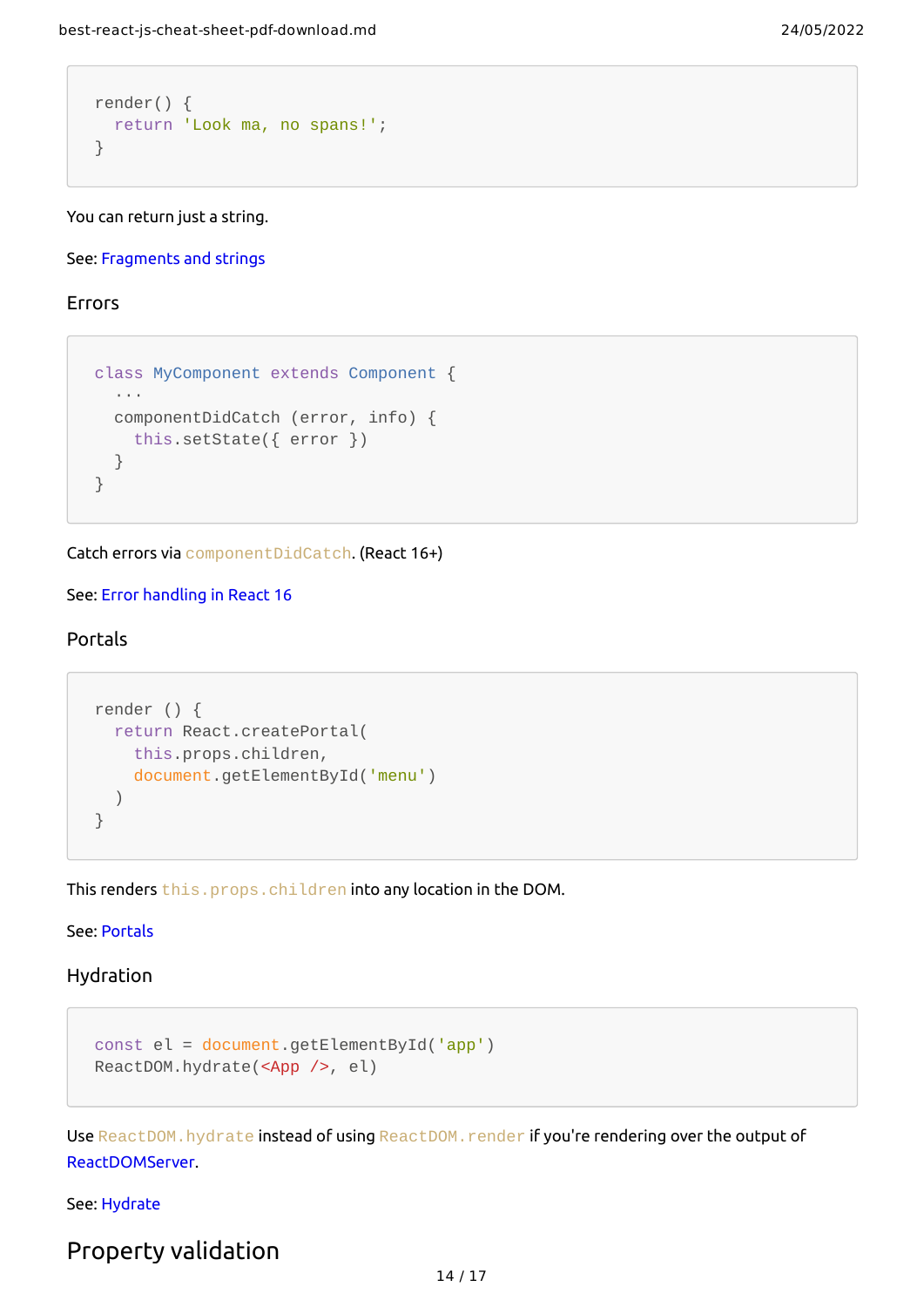## <span id="page-14-0"></span>p y PropTypes

import PropTypes from 'prop-types'

## See: [Typechecking](https://reactjs.org/docs/typechecking-with-proptypes.html) with PropTypes

<span id="page-14-1"></span>

| Key        | Description   |  |
|------------|---------------|--|
| any        | Anything      |  |
| Basic      |               |  |
| <b>Key</b> | Description   |  |
| string     |               |  |
| number     |               |  |
| func       | Function      |  |
| bool       | True or false |  |

#### <span id="page-14-2"></span>**Enum**

| Key                   | <b>Description</b> |
|-----------------------|--------------------|
| one Of (any)          | Enum types         |
| one0fType(type array) | Union              |

#### <span id="page-14-3"></span>**Array**

**Key Description**

#### array

arrayOf*(...)*

## <span id="page-14-4"></span>**Object**

| Key        | <b>Description</b>                   |
|------------|--------------------------------------|
| object     |                                      |
| objectOf() | Object with values of a certain type |
|            | $instanceOf()$ Instance of a class   |
|            |                                      |

shape*(...)*

### <span id="page-14-5"></span>**Elements**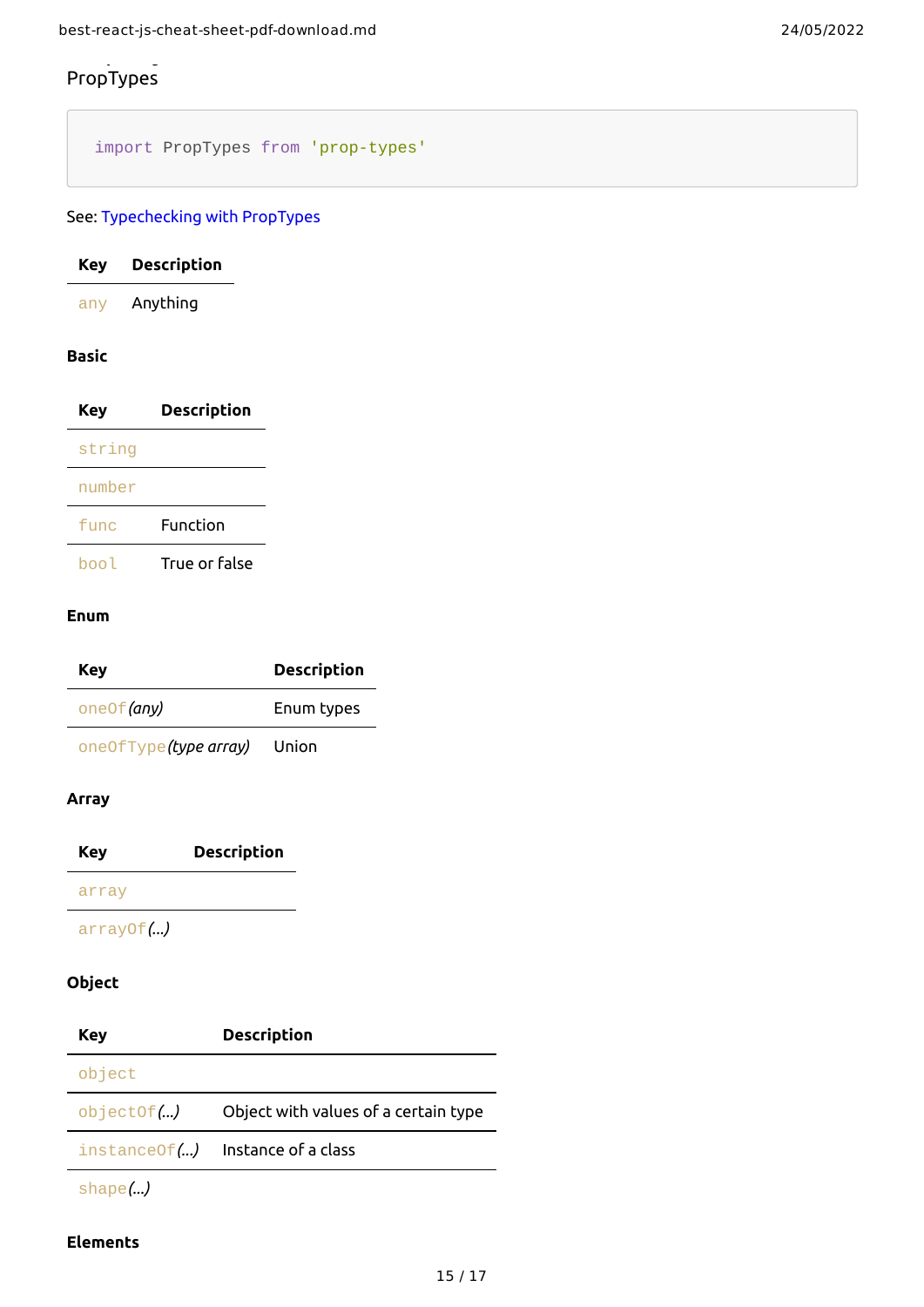| Key     | <b>Description</b> |
|---------|--------------------|
| element | React element      |
| node    | DOM node           |

#### <span id="page-15-0"></span>**Required**

**Key Description**

(···).isRequired Required

## <span id="page-15-1"></span>Basic types

```
MyComponent.propTypes = {
 email: PropTypes.string,
 seats: PropTypes.number,
  callback: PropTypes.func,
  isClosed: PropTypes.bool,
  any: PropTypes.any
}
```
## <span id="page-15-2"></span>Required types

```
MyCo.propTypes = \{ name: PropTypes.string.isRequired
}
```
## Elements

```
MyCo.propTypes = \{ // React element
   element: PropTypes.element,
   // num, string, element, or an array of those
   node: PropTypes.node
}
```
## <span id="page-15-3"></span>Enumerables (oneOf)

```
MyCo.propTypes = \{ direction: PropTypes.oneOf([
     'left', 'right'
   ])
}
```